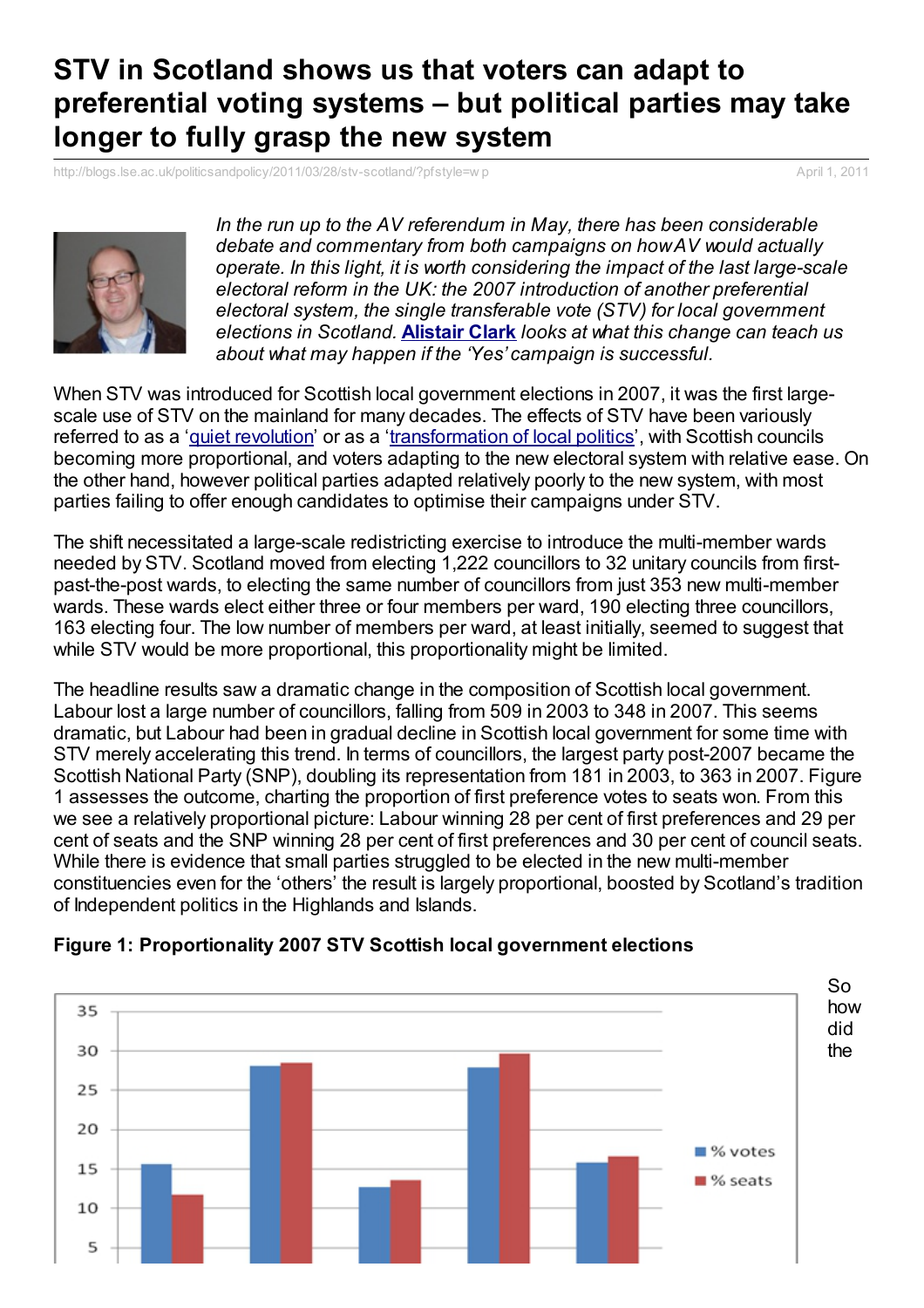

voters adapt to the new system? Since the 2007 local elections were concurrent with the Scottish parliament elections held under the AMS/MMP electoral system, voters were faced with a complex set of ballot papers and voting decisions. The evidence is that they dealt with STV well, at least in a comparable way to both parts of [Ireland](http://www.informaworld.com/smpp/content%7Edb=all%7Econtent=a913995787). The proportion of rejected ballot papers was just under 2 per cent (0.77 per cent in 2003), but this was considerably fewer than for the concurrent Scottish parliament election (at 4 per cent) and appeared reasonable given levels of rejected ballots under STV elsewhere. The average number of preferences used by voters was 3.04, and this level appeared remarkably consistent across a number of ballot paper and candidate configurations. There was also ample evidence of ballot position effects, examined from a variety of perspectives.

Three-fifths of candidates were elected with the help of preference transfers or voters using their preferences to choose two candidates from the same or different parties. Where these transfers were between two candidates of the same party, the message is that standing more than one candidate in a ward can be rewarded by voters. Where parties did so, there were relatively low levels of voters using their first preference only (or non-transferable votes), and second preferences overwhelmingly went to co-partisans. This reached 66-70 per cent for Labour and the SNP, but the point holds across all four main parties.

With transfers between parties, otherwise called 'split-ticket voting', where parties did not stand more than one candidate, there is evidence of second preference transfers across the main centreleft parties i.e. Labour, the SNP and Liberal Democrats. The Conservatives look somewhat isolated here, with the lowest level of second preference transfers of all four main parties. This to some degree explains the disparity between votes and seats for the party (shown in Figure 1) – Conservative candidates did not attract large transfers thereby restricting their electability.

In terms of campaigns and candidate strategies, the first thing that the smaller number of wards did was ease the pressure on party organisations to recruit enough candidates to offer a candidate in each ward. Thus, as Figure 2 shows, the total number of candidates contesting the 2007 elections fell considerably, from a record high of 4,195 in 2003 to 2,607 in 2007.



## **Figure 2: Main party council candidates, 1999-2007**